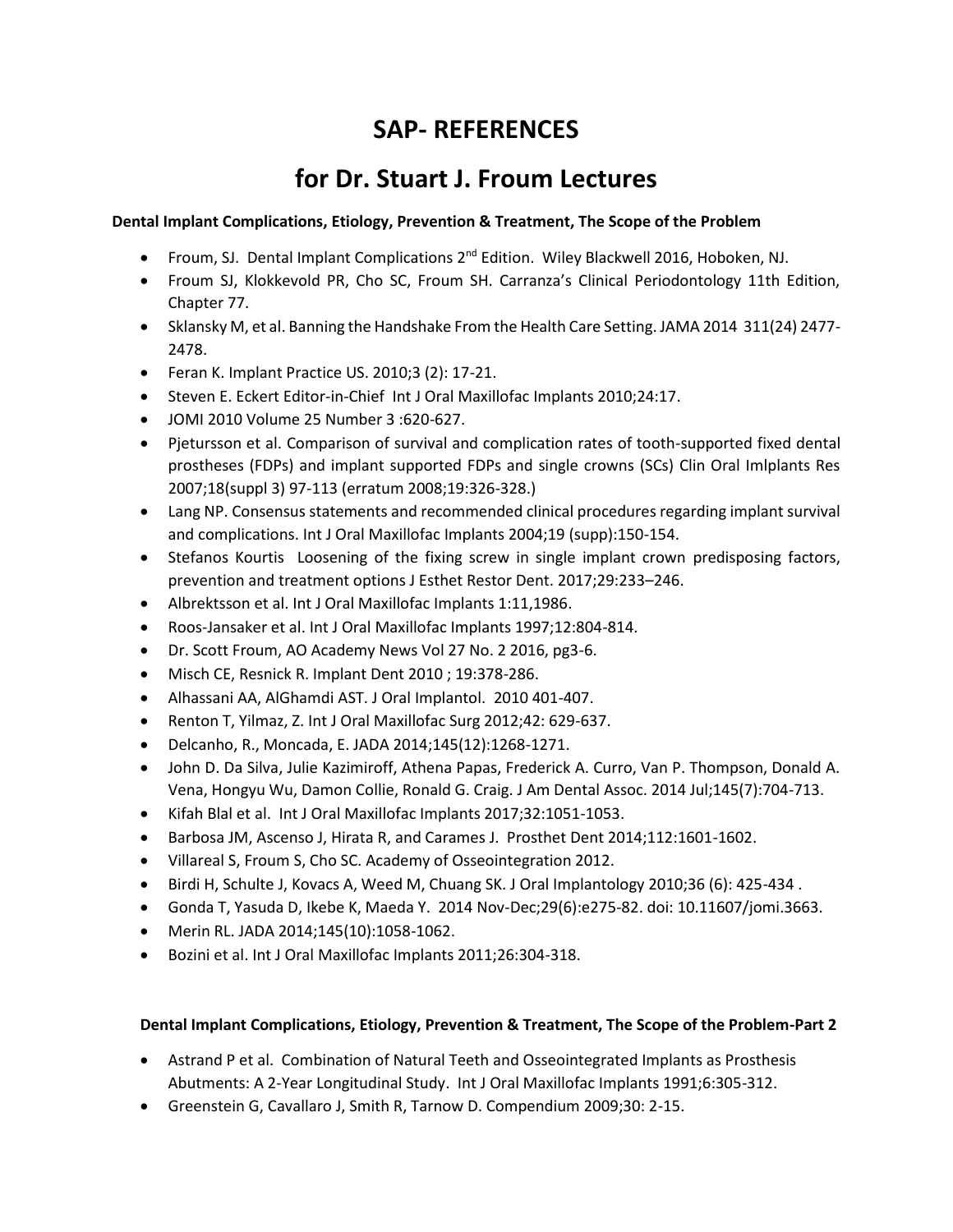- Fletcher P. et al. Cyst in alveolar mucosa adjacent to a dental implant following connective tissue grafting for ridge augmentation. Clin Adv Periodontics 2011;1:34-39.
- Froum SJ, et al. Techniques to remove a Failed Integrated Implant. Compendium 2011;32 (7) 22- 31.
- Albrektsson T, Wennerberg A. Int J Prosthodont 2004;17:544-564.
- Esposito M, Ardebili Y, Worthington HV. Interventions for replacing missing teeth: different types of dental implants. Cochrane Database Syst Rev. 2014;7:CD003815.
- Saadoun. IJPRD 1992;12:487-499.
- Kotsovilis S et al. J Periodontol 2009;80:1700-1718.
- Sun HL, Huang C, Wu YR, Shi B. Int J Oral Maxillofac Implants 2001;26: 816-825.
- Jaffin JA, Berman CL J. Periodontol 1991;62:2-4.
- Quaranta, A. et al. Implant Dent 2014;23:311–318.
- Grossman Y, Levin L. J Periodontol 2007;78:1670-1674.
- Machtei EE, Horwitz J, Mahler D, Grossman Y. J Clin Periodontol 2011;38: 195-198.
- Young-Kyun Kim, DDS, PhDa, Jin-Young Park, DDSb, Su-Gwan Kim, DDS, PhDc. Prognosis of the implants replaced after removal of failed dental implants.,Correspondence information about the author DDS, PhD Su-Gwan Kim. Email the author DDS, PhD Su-Gwan Kim, Hyo-Jung Lee, DDS, MSDd, 2010.
- Silva J, et al. Outcomes of implants and restorations placed in general dental practices. JADA 2014;145(7):704-713.
- Tseng et al. Peri-implant pathology caused by periapical lesion of an adjacent natural tooth: a case report. Int J Oral Maxillofac Implants 2005;20:632-635. Koldsland OC et al. J Periodontol 2009;80:1069-1075.
- Heitz-Mayfield LJA et al. Int J Oral Maxillofac Implants 2009; 24(supp): 39-68
- Sarment et al. IJOMI 2003;18:571–577.
- Salama H, et al. J Esthetic Dent 1997; 9: 55-67.
- Buser D, et al. IJOMI 2004;19 Suppl:43-61.

### **Dental Implant Complications, Mucositis/Peri-implantitis, Etiology, Prevention & Treatment**

- Pontoriero. Clinical Oral Implant Research 1994;5:254-259.
- Salvi GE et al. Clin Oral Impl Res 2012: 23; 182-190.
- Hallström H, et al. J Clinical Periodontology 2012;39:574-581.
- Heitz-Mayfield LJA et al. Clin Oral Impl. Res. 22,2011;237-241.
- Froum Stuart J, Gonzalez de la Torre Eduardo, Rosen Paul S. Int J Periodontics Restorative Dent 2019;39:e46-e57.
- Heitz-Mayfield LJ, Salvi GE, Botticelli D, et al. Anti-infective treatment of peri-implant mucositis: A randomized controlled clinical trial. Clin Oral Implants Res 2011;22:237-241.
- Marinello et al. 1995, Ericsson et al 1996, Persson et al 1996, Gotfredsen et al 2002.
- Quirynen M, et al. Int J Oral Maxillofac Implants 2007; 22 (Suppl): 203-223.
- Roos-Jansaker AM et al. J Clin Periodontology 2006:33; 290-295.
- Figuero E, et al. Management of peri-implant mucositis and peri-implantits. Periodontology 2000, Vol.66,2014,255-273.
- Koldsland, OC et al. J Periodontol. 2010;81: 231-238.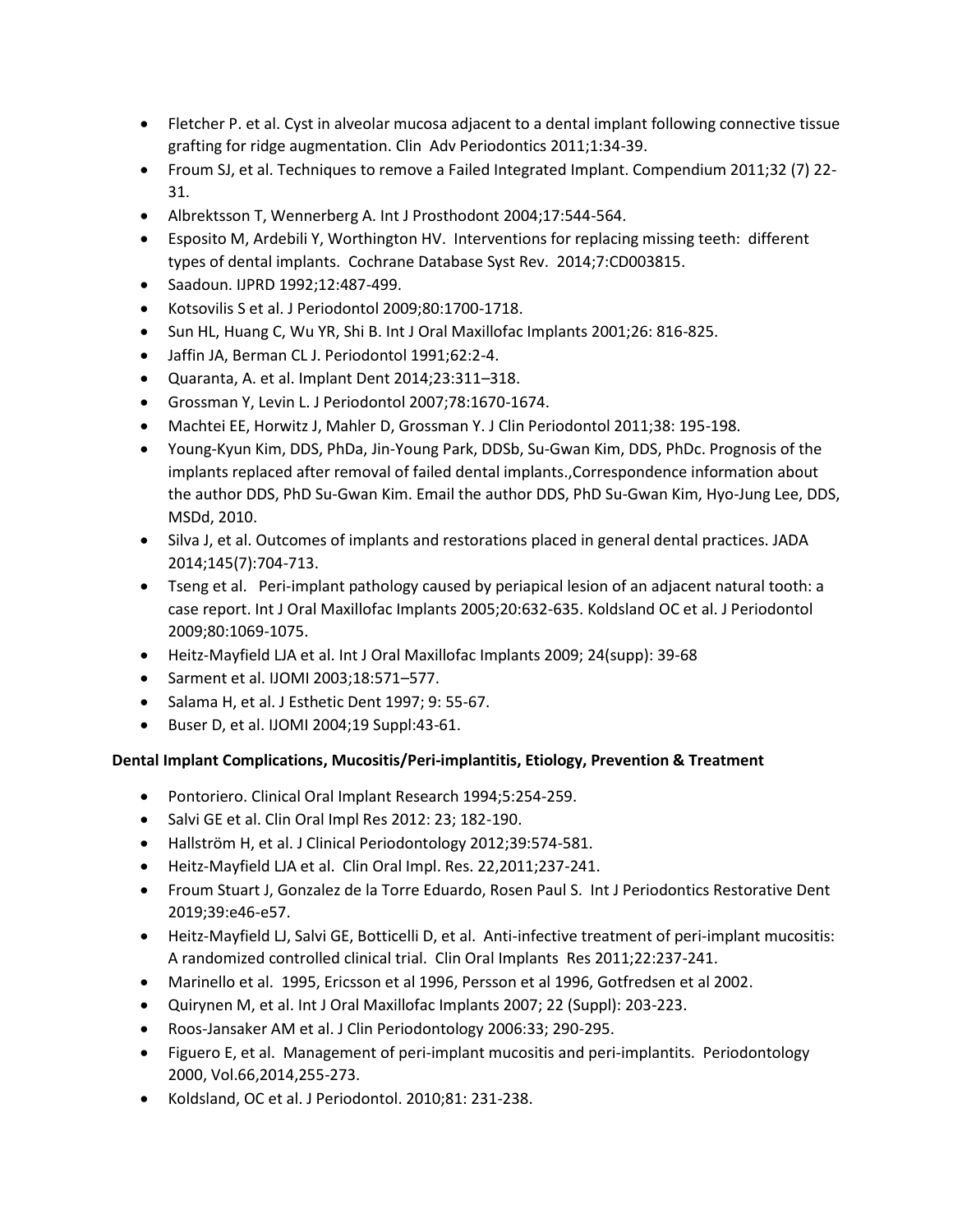- J. Derks et al. Journal of Dental Research 2016. Vol 95 (1) 43-49.
- Lindhe J, Meyle J. J Clin Periodontol 2008; 35 (Suppl. 8): 282-285.
- Daubert D et al. J Periodontol 2015;86:337-347.
- SJ Froum, PS Rosen. Int J Periodontics Restorative Dent 2012;32: 533-540.
- Perez-Chaparro PJ et al. J Periodontol 2016;87:1295-1304.
- Ting M et al. Journal of Oral Implantology. 2018;44(3):225-247.
- Heitz-Mayfield LJA, Lang NP. Periodontology 2000, 2010: 53; 167-181.
- Albrektsson Tomas, MD, PhD, RCPSG, Canullo Luigi, DDS, Cochran David, DDS, PhD, De Bruyn Hugo, DDS, PhD Clinical Implant Dentistry and Related Research Volume 00, Number 00, 2016.
- Sarmiento HL, Norton MR, Fiorellini JP. IJPRD 2016;36:699-705.
- Mouhyi J et al. Clin Implant Dent and Related Research 2012. Vol.14 No. 2.
- Park SH, Wang HL, Implant Dent 2005; 14: 211-220.
- Fransson C, Tomasi C, Sunden Pikner S, Grondahl K, Wennstrom JL, Leyland AH, Berglundh T. J Clin Periodontol 2010; 37: 442-448.
- Lindhe J, Meyle J. J Clin Periodontol 2008; 35 (Suppl. 8): 282-285.
- Costa FO et al. J Clin Periodontol 2012;39: 173-181.
- Lindhe J, Meyle J. J Clin Periodontol 2008; 35 (Suppl. 8): 282-285.
- Roos-Jansaker AM et al. J Clin Periodontology 2006:33; 296-301.
- Renvert S, Aghazadeh A, Hallström H, Persson GR. Clin Oral Implant Res 2014; 25:522–529.
- Koldsland OC, et al. J Clin Periodontol 2011;38:285-292.
- Saaby M, Karring E, Schou S, Isidor F. Factors influencing severity of peri-implantitis. Clin. Oral Impl. Res. 27, 2016, 7–12doi: 10.1111/clr.12505.
- Lindhe J, Meyle J. J Clin Periodontol 2008; 35 (Suppl. 8): 282-285.
- Jordana, Fabienne et al. Implant Dentistry: December 2018 Volume 27 Issue 6 p 672–681.
- Albouy JP, Abrahamsson I, Persson LG, Berglundh T COIR 19:997-1002, 2008.
- Martins O, Ramos JC, Baptista IP, Dard MM. J Investigative Surgery 2014;27: 50-56.
- Renvert S, Polyzois I, Claffey N. J Clin Periodontol 2011; 38 (Suppl 11): 214-222.
- Salama H, et al. J Esthetic Dent 1997; 9: 55-67. Buser D, et al. IJOMI 2004;19 Suppl:43-61.
- Merin RL. JADA 2014;145(10):1058-1062.
- Rachel A. Sheridan, et al. Implant Dent 2016;25:829-838.
- Manfredini D, Poggio CE, Lobbezoo F. Clin Implant Dent Relat Res. 2014 Jun;16(3):460-9.
- Wilson TG Jr. J Periodontal 2009; 80: 1388-1392.
- Wadhwani C et al. J Prosthet Dent 2010; 103: 295-302.
- Wadhwani CPK, Pineyro AF. Dentistry Today 2012; 31: 56-62.
- Linkevicius T, Vindasiute E, Puisys A, Peciuliene V. Clin Oral Implant Res 2011;22: 1379-1384.
- Kotsakis GA, Zhang L, Gaillard P, Raedel M, Water MH, Konstantinidis IK. J Periodontol 2016 Mar;87(3):212-20. doi: 10.1902/jop.2015.150450. Epub 2015 Nov 5.
- Schrott et al. Clin. Oral Impl. Res. 20, 2009; 1170–1177.
- Koutouzis T et al. Int J Oral Maxillofac Implants. 2017;32(3):575-581.
- Mariano Sanz, MD, DDS, DrMed, DrHC; Myroslav Solonko, DDS; and Fernando Luengo, DDS. Compendium of Continuing Education in Dentistry (Suppl), September 2017 Issue –(Lang et al 1994) (Ericsson et al 1994)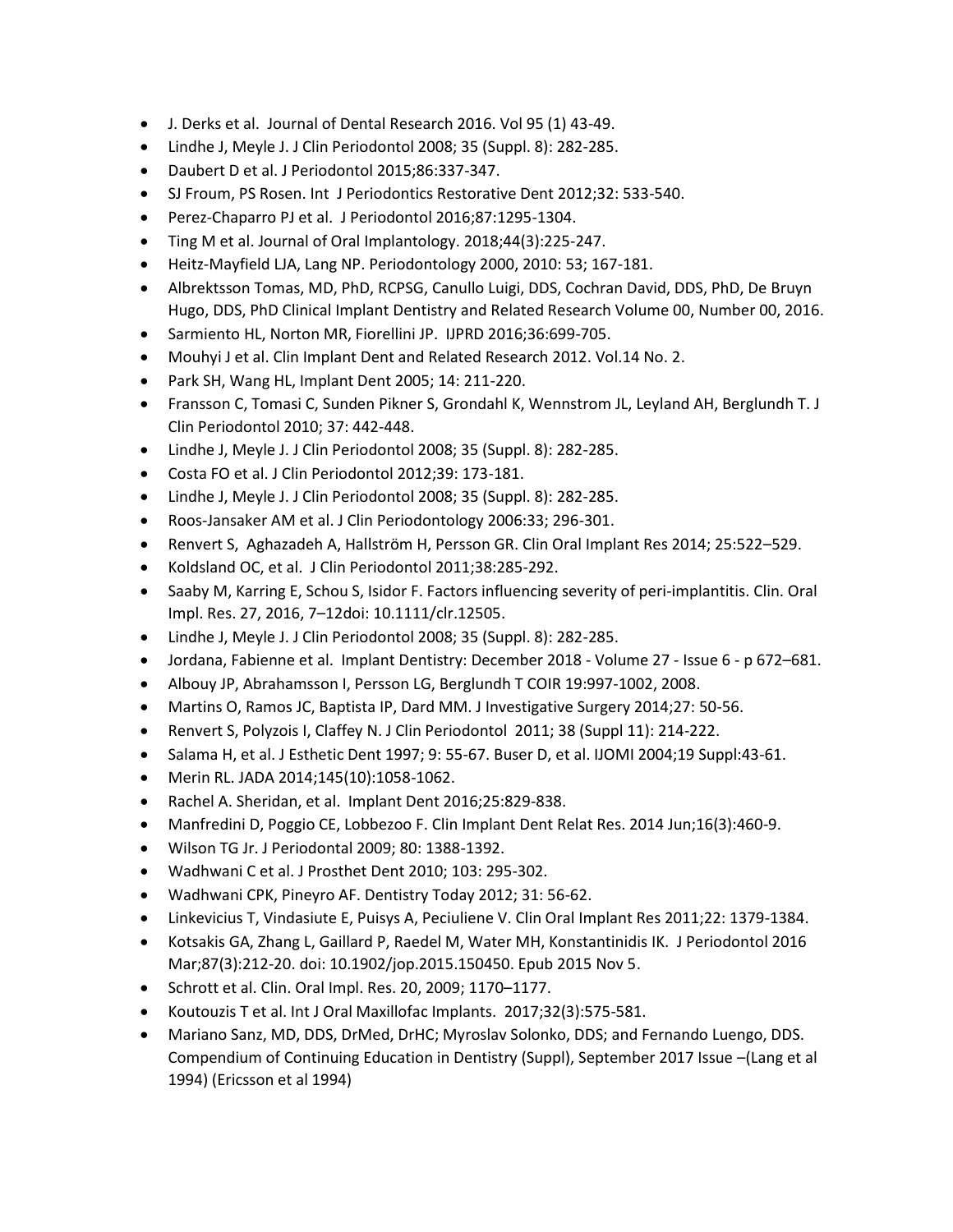- Wilson T, et al. The Case for Routine Maintenance of Dental Implants. J Periodontol 2014;85:657-660.
- Renvert S et al. J Clin Periodontol 2008;35(Suppl 8):305-315.
- Klinge B, et al 2002 ; Journal of Clinical Periodontology 29: 213-225.
- Figuero E, et al. Management of peri-implant mucositis and peri-implantits. Periodontology 2000, Vol.66,2014,255-273
- Parma-Benfenati S et al. Int J Periodontics Restorative Dent 2013;33: 627-633.
- Romeo E, et al. Clin Oral Imp Res 2005;16: 9-18.
- Wilson TG Jr. J Periodontology 2015; 86:9-15.
- Safioti LM, Kotsakis GA, Pozhitkov AE, Chung WO, and Daubert DM. J Periodontol 2017;88:436- 442.
- Schwarz F, Sahm N, Becker J. Clin. Oral Impl. Res. 25,2014,132-136.
- Parma-Benfenati S et al. Int J Periodontics Restorative Dent 2013;33: 627-633.
- Baron et al. Int J Oral Maxillofac Implants 2000;15:533-544.
- Wetzel AC, et al Clin Oral Impl Res 1999; 10: 111-119.
- Froum SJ, Yamanaka T, Cho SC, Roise K, St. James S, Elian N. Compendium 2011:32(7);22-30.
- Barclay C. Practical Procedures & Aesthetic Dentistry 2008;20 (8): 500-503.
- Okayasu K et al. Implant Dent 2011;20:256-261.
- Abrahamsson KH, et al. Clin Oral Impl Res 2017;28:437-442.
- Angel Insua, et al. J Periodontol 2017;88:1153-1162.
- Ting M et al. J Oral Implantol. 2018 Jun;44(3):225-247. doi: 10.1563/aaid-joi-D-16-00122. Epub 2017 Nov 28.

### **Peri-implantitis**

- Esposito M, et al. Eur J Oral Implantol 2012;5(Suppl.):21-41.
- Roos-Jansaker AM, et al. J Clin Periodontol 2003;30:467-485.
- Claffey N, et al. J Clin Periodontol 2008; 35(suppl):316-332.
- Kotsovilis S, et al. J Clin Periodontol 2008;35:621-629.
- Esposito M, et al. Cochrane Database Syst Rev 2008; (2): CD004907.
- Heitz-Mayfield LJ, et al. Int J Oral Maxillofac Implants 2014;(29)(suppl):325-345.
- Chan HL, et al. J Periodontol 2014;85:1027-1041.
- Renvert S, et al. Clin Oral Implants Red 2009;20(suppl 4):261-227.
- Padial-Molina, et al. Int J Periodontics Restorative Dent 2014; 34:e102-e111 vol:10.11607/prd 1994.
- Ting M et. Al J. Oral Implantology 2018; 44  $(3)$ ; 225-247.
- XXXX et al. J Periodontics Restorative Dent 2016;36:383-391.
- Lagervall M, Jansson LE. J Peridontol 2013;84: 1365-1373.
- Lindhe J, Meyle J. J Clin Periodontol 2008; 35 (Suppl. 8): 282-285.
- Decker AM et al. Implant Dent. 2015;24(4):416-421.
- Okayasu K, Wang HL. Implant Dent 2011;20: 256-261.
- Parma-Benfenati S et al. Int J Periodontics Restorative Dent 2013;33: 627-633.
- Matarasso S, et al. Clin. Oral Impl. Res. 25, 2014, 761–767.
- Wiltfang J et al. Clinical Implant Dentistry and Related Research 2010 (1-7) online.